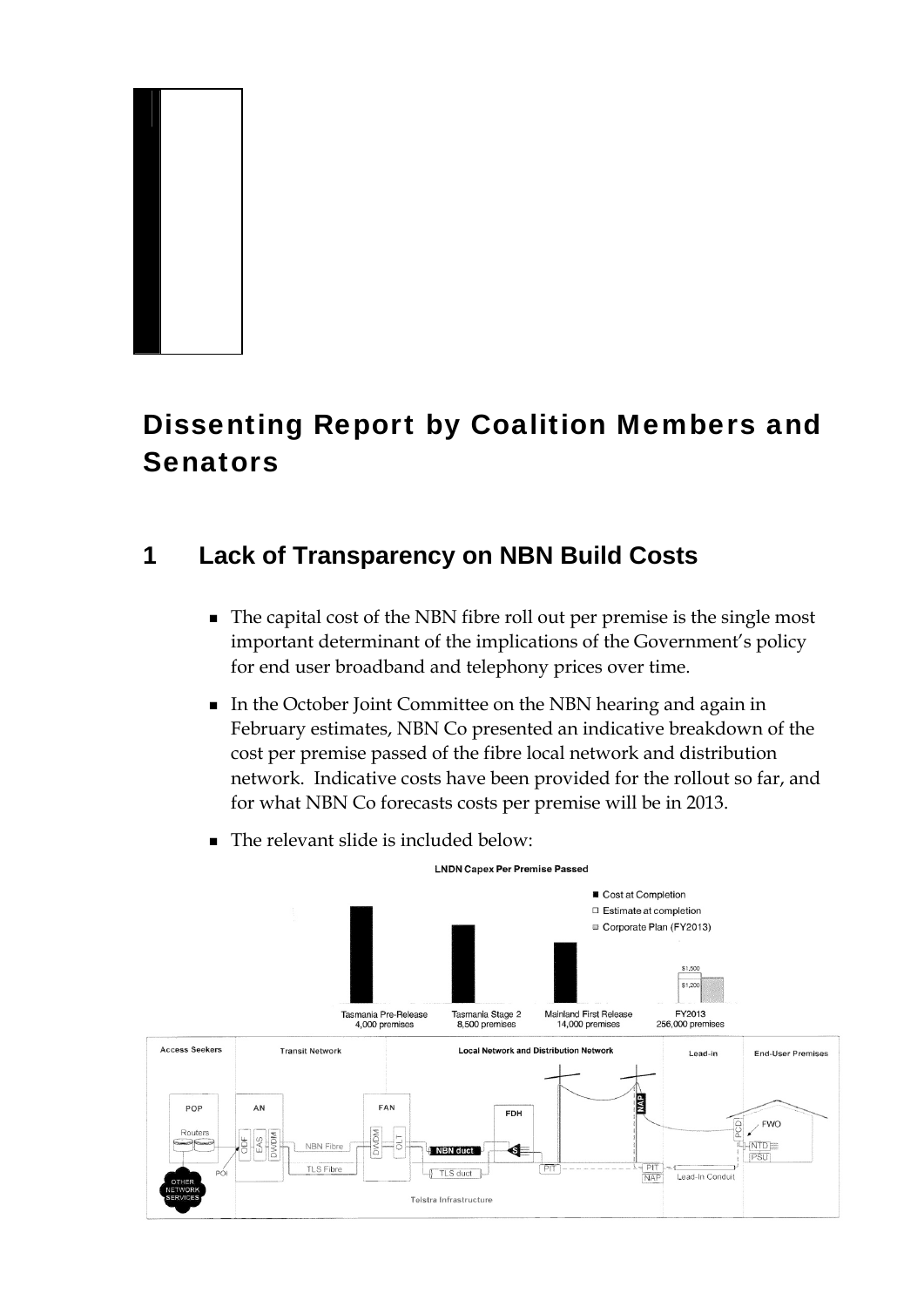- While these slides provide at least some information, it is important to note the data that matters – on premises which have been completed – is not transparent. On the contrary it is deliberately imprecise. The graphs suggest per premise costs are coming down. But they do not provide dollar figures for what actual costs have been incurred so far during each phase of the rollout, nor how these compare to the originally budgeted figures.
- The most important capex cost information (the estimate for the 'volume rollout' which will account for most fibre deployed) is just a prospective estimate – there is no real world data provided.
- The graph does allow a rough comparison of capex costs in each construction phase so far as a multiple of the per premise FTTP cost estimated n the NBN Co Corporate Plan:
	- $\Rightarrow$  Tasmania Pre Release 4.125x
	- $\Rightarrow$  Tasmania Stage 2 3.25x
	- $\Rightarrow$  Mainland First Release 2.5x
	- $\Rightarrow$  Volume Rollout (FY2012-13 Forecast) 1.25x
- In each case the figure is substantially higher than the current NBN Co budget.
- Additionally, the NBN graph provided to Parliament does not in fact provide a comprehensive estimate of per premise costs for NBN Co's FTTP. Rather it is an estimate of costs across a portion of the fibre network – the local network and distribution network; in layman's terms, what it's costing to get fibre from the exchange to the street corner.
- The figures thus exclude the capex associated with running fibre through the lead-in conduit (or overhead from a pole) or equipment and installation costs associated with terminating the network at the end-user premises.
- The NBN has also responded to a question on notice regarding the cost per premise of the NBN's fibre network by refusing to detail costs. In its response, NBN Co stated:

 "NBN Co's Chief Financial Officer, Mr Robin Payne, provided information relating to cost per premises and cost trends at the JCNBN hearing on 30 October 2012 (Hansard pp.6-7). Also, Mr Quigley has previously provided information about why cost-perpremises figures can be commercially sensitive, particularly when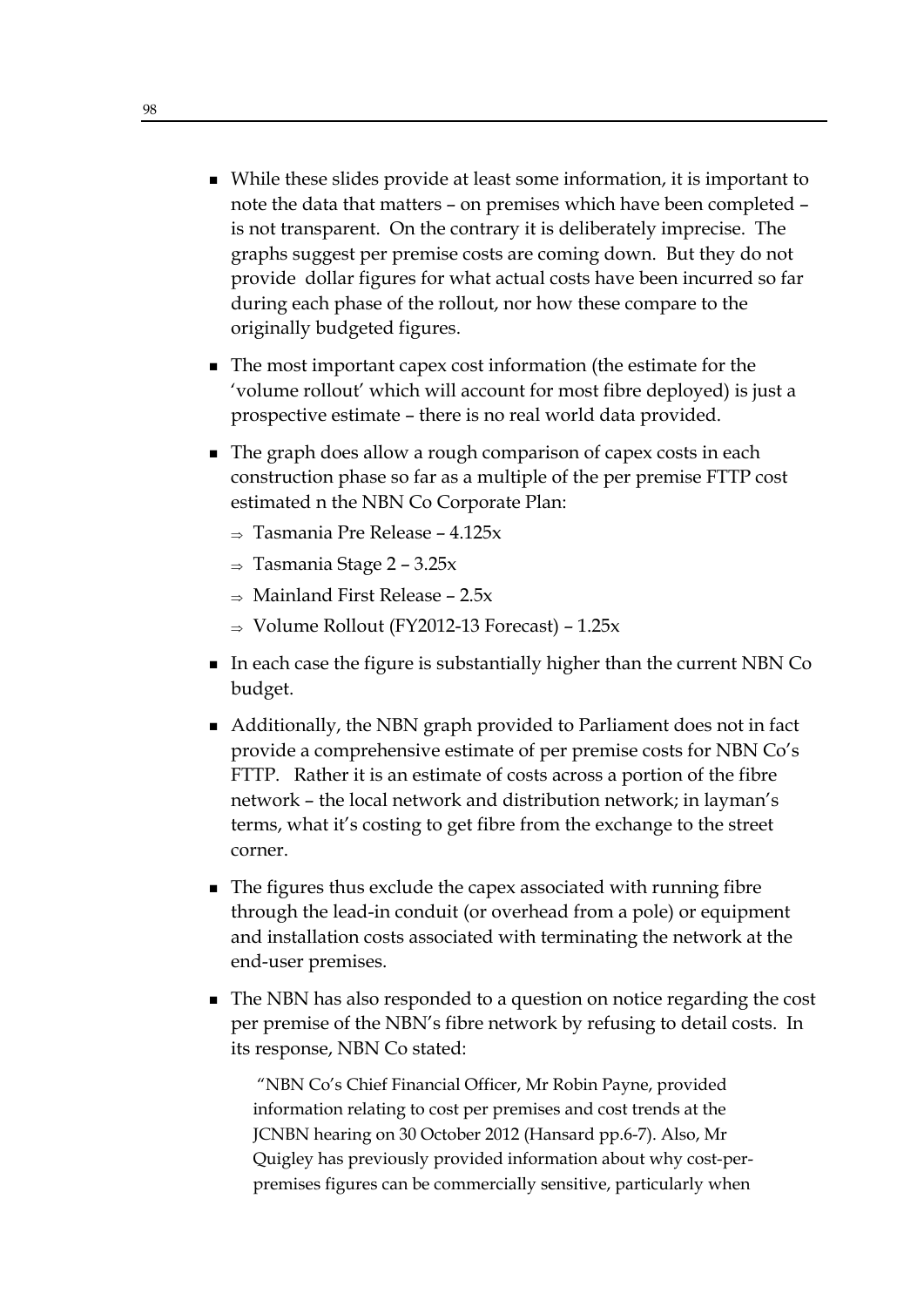construction procurement processes are underway. Please see October 2011 JCNBN Hearing Hansard pp. 21-22."1

- The fully allocated capital cost of FTTP per premise is both crucial to the economics of the network and highly variable. Evidence from other markets suggests the average figure over a substantial deployment can be as little as <\$500 in the case of fibre rolled out by incumbents in densely populated cities with well maintained and expansively designed underground ducts to >\$5000 in the case of FTTP serving very low density areas or in challenging terrain.
- The 2012-2015 NBN Corporate Plan appears to be predicated on an average capex spend (including full allocation of all capex shared across the NBN's three networks) of approximately \$2700 per premise within the fibre footprint.
- **The Coalition acknowledges some areas of investment will appear high** if reported on a current per premise basis, because assets such as the fibre transit network are being built up front but will eventually be amortized over larger numbers of premises than at present. Any resulting distortions can be corrected by explicitly breaking capex into shared and per premise components, and making transparent, reasonable assumptions about amortization of the former.
- NBN Co has chosen not to release any of this information either to Parliament or taxpayers. Therefore at present there is no visibility into whether NBN Co's capex estimates are plausible or not.
- The bottom line is that Australia's largest infrastructure project in history is a black box. The Gillard Government and NBN Co are simply refusing to disclose the actual evidence on deployment costs that must surely exist in robust form after running fibre past 82,000 premises. Taxpayers funding the project have every reason to question why they would not be provided with this data.
- The right hand bar of this slide is labelled "FY2013 256,000 premises" and shows two numbers, \$1500 and \$1200. When read in conjunction with the other (unlabelled) bars showing much higher capex per premise at earlier stages of the rollout, the slide is evidently intended to convey the impression that capex per premises passed will be in the range \$1200-1500 by the end of FY2013.

<sup>1</sup> NBN Co, (2013), "Answers to Questions on Notice, Public Hearing 30 October 2012", Question 356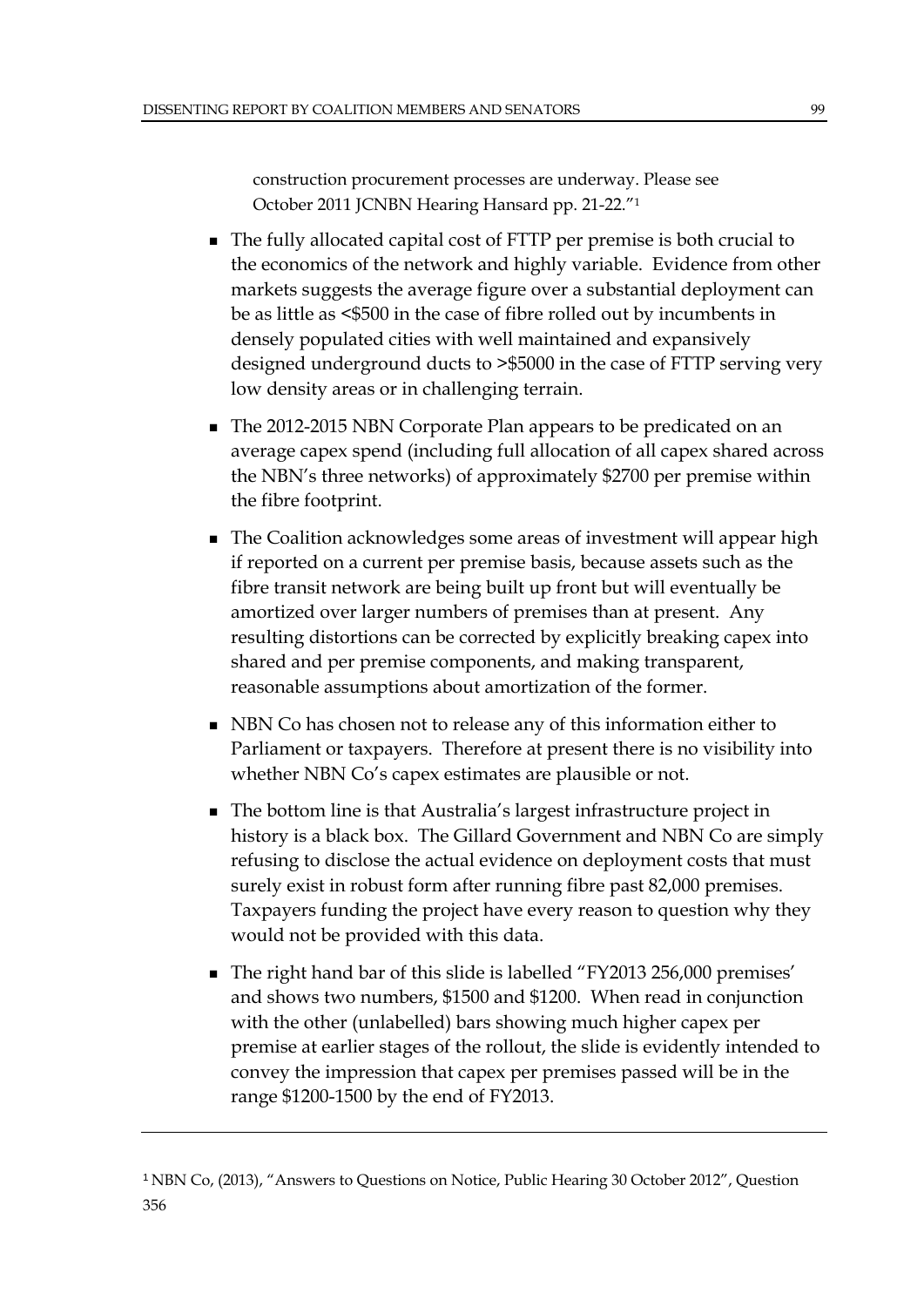**During the hearing officials of NBN sought to reinforce the impression** that the capex per premises passed would be reduced to this level by quoting the experience of Chorus in New Zealand.

**Mr Quigley:** What is very important for the committee is the number on the right. Obviously, what is important is that it has come down substantially. There were low numbers to start with. With the number on the right we are saying that with our corporate plan—as you can see in the yellow there—given our best estimate now and given all the data we have, that we are confident that we are going to come in for FY2013 between \$1,200 and \$1,500 for this component of the cost per premise passed, which is consistent with the data you would have seen in New Zealand.

**Mr Payne:** I think that Chorus from New Zealand have fairly recently published data showing that cost per premise is falling from around \$3,300 last year to \$2,700, \$2,900 this year. They are targeting, I think, around \$1,200 to \$1,500 in the long run.2

■ In September 2012 Chorus published a document showing it expects connection costs per premises to fall3. It shows a current cost per premises of \$3,300 – and it not dropping to a rate of \$1200-1500 until 2020.

<sup>2</sup> Hansard, Committee Hearing, Tuesday October 13 2012, p 6

<sup>3</sup> Chrorus, (2012), "Chorus Investor Slideshow: September 2012", p.32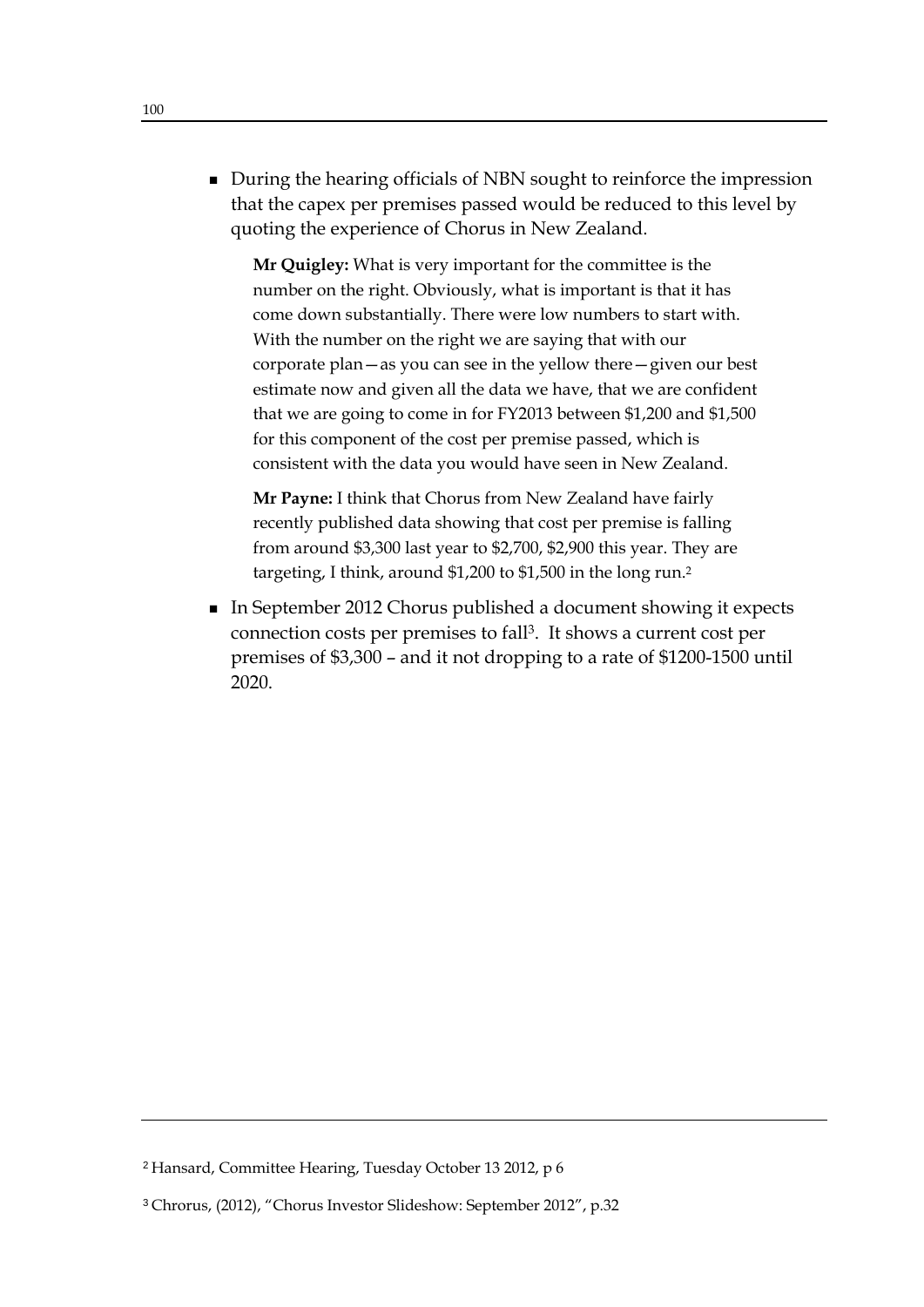

- Coalition members consider that it is misleading of Mr Quigley to suggest that the experience of Chorus in New Zealand supports NBN Co's forecast of reaching a cost per premises passed of \$1200 to \$1500 by the end of FY2013. On the contrary, the Chorus experience suggests that it will take many years, and a rollout volume substantially higher than NBN Co has achieved, before it is able to reduce the cost per premises to this level.
- It is also worth bearing in mind that labour costs in New Zealand are materially lower than they are in Australia.

#### **Recommendations**

- NBN Co to immediately publish full capital expenditure figures per premise (including all direct costs of the relevant network, and an explicit and transparent allocation of transit and other shared or indirect capital costs between currently passed and future premises) for:
	- $\Rightarrow$  The cohort of premises passed with fibre in brownfield areas.
	- $\Rightarrow$  The cohort of premises passed with fibre in greenfield areas.
	- $\Rightarrow$  The cohort of premises covered by the fixed wireless network.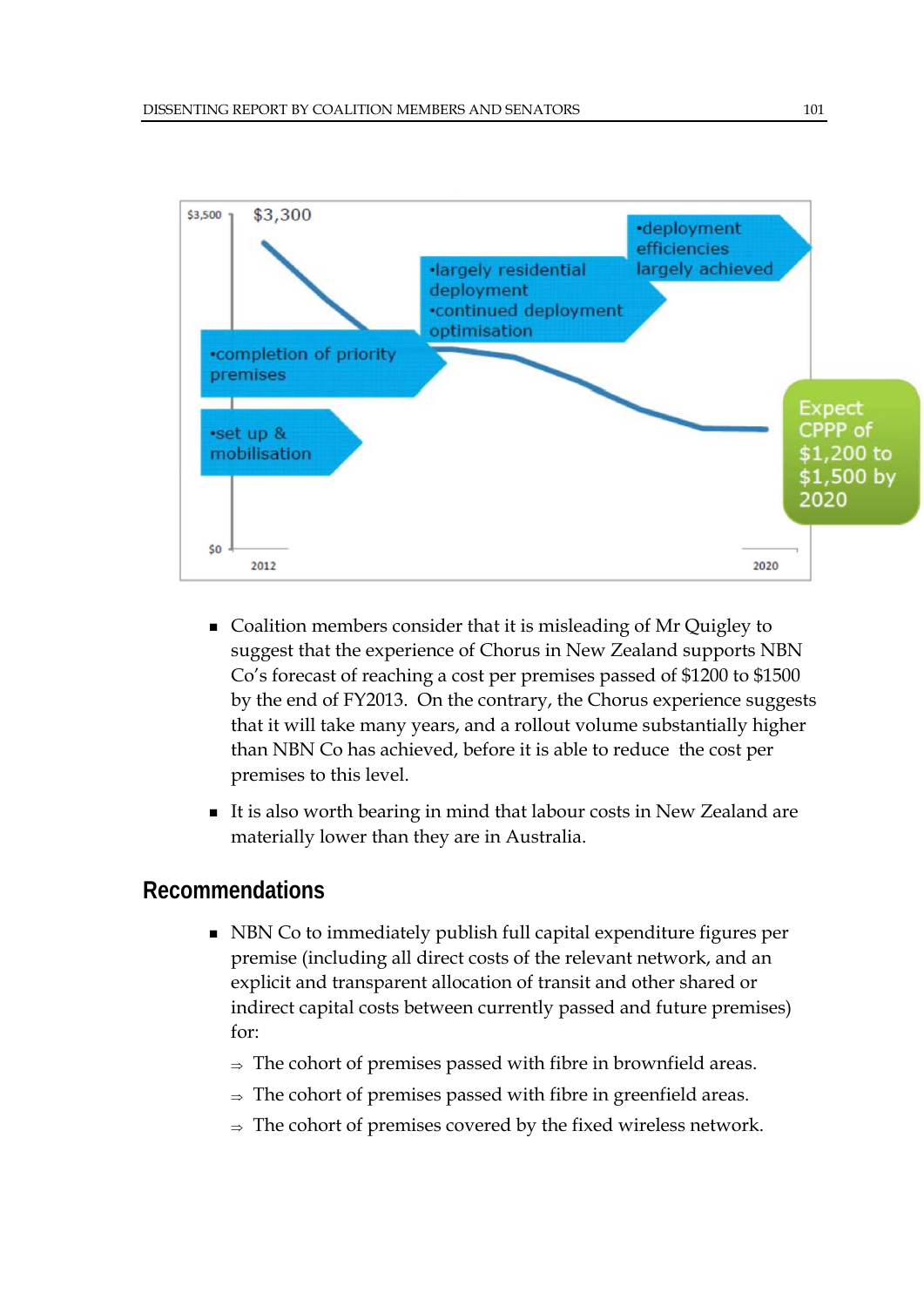**NBN** Co should also provide a comparison against the assumed costs contained in the 2012-15 Corporate Plan and should publish trends in cost over time so that it is able to assess the extent to which the NBN Co's 'learning curves' have led to gains.

#### **2 Telcos Raise Concerns Over Proposed NBN Price Hikes**

- Modelling conducted by Optus and submitted to the ACCC suggest that under the current Special Access Undertaking proposed by the NBN Co to the ACCC, it is likely that there will be significant fixed line price increases after a long period of falling prices.
- Assuming fixed broadband usage (in terms of data volumes) increases by around 28 per cent per year which is its current trend, Optus found the SAU and NBN Co's proposed pricing will drive a 32.3% increase in real prices for end users over the next decade4.





■ Telstra wrote to the ACCC stating that if usage grew 1 per cent per year, prices would rise 3 per cent, but "using the more realistic assumption that usage increases by 30 per cent per annum, the CAGR for the basket of AVC and CVC services purchased by end-users is 19

<sup>4</sup> Optus, (2012), "Optus Submission to the ACCC Consultation Paper", p.56, available online at http://www.accc.gov.au/content/item.phtml?itemId=1099505&nodeId=1a6f2523b5c77adccaa1eb 46da666601&fn=Optus%20submission%20- %20SAU%20consultation%20paper%20(18%20January%202013).pdf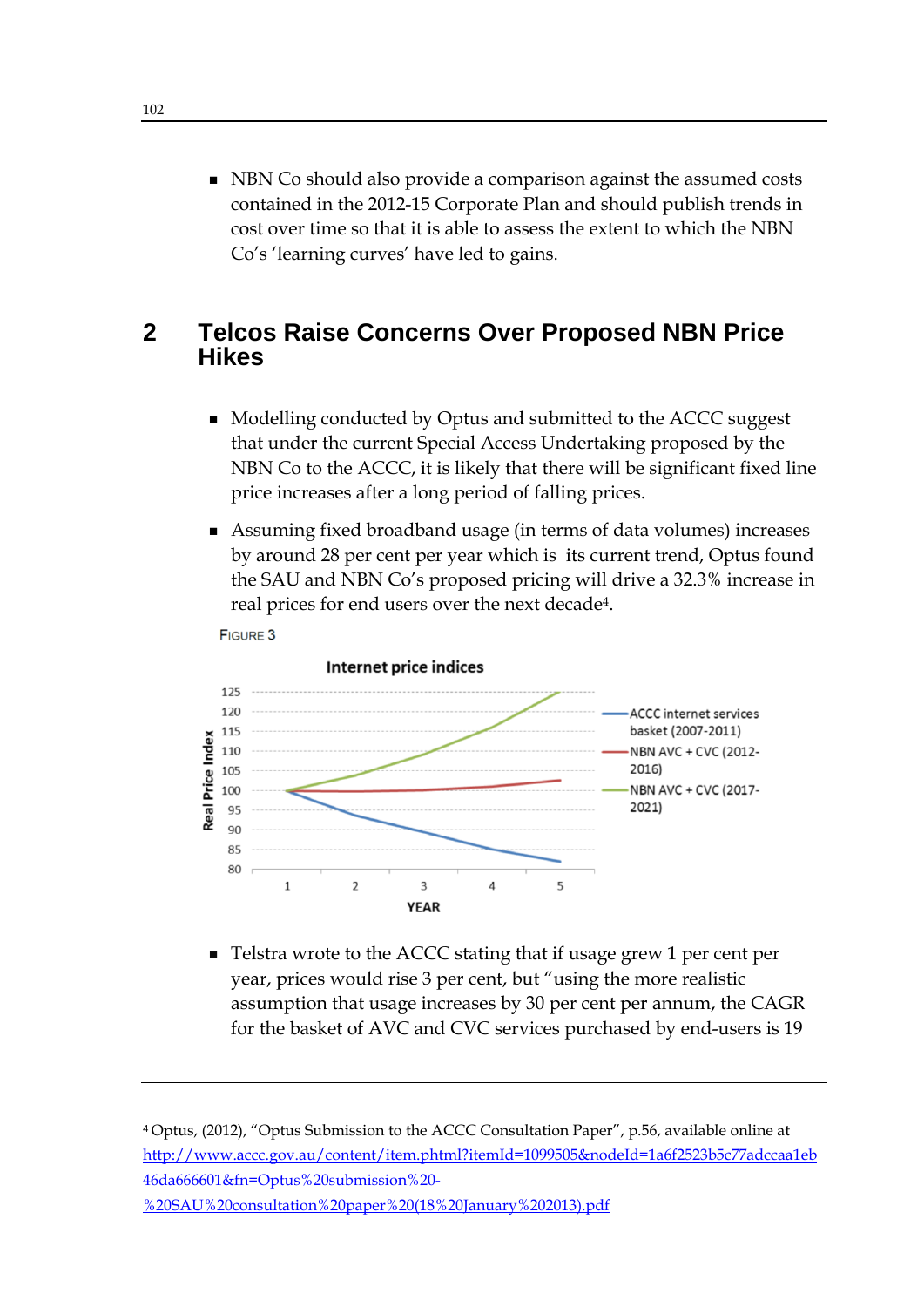per cent"5. The monthly price of wholesale broadband (across a basket of plans) would rise from \$28 in 2013 to \$145 in 2028.

- Additionally, it is concerning to Coalition members that the NBN Co has explicitly acknowledged that its current prices reflect neither its costs, nor the charges needed to recover its reasonable costs and make the return on invested capital that has been claimed by the Government.
- On January 14, 2013, the NBN Co's General Manager Engagement and Group Coordination Richard Home stated in a letter lodged with the ACCC: "The initial prices (as set out in the SAU) were developed in consultation with access seekers so as to enable a smooth transition for end users from legacy networks to the NBN. As such the initial prices are not the result of modeling of NBN Co's costs and demand and NBN Co has been very clear on this in its consultation with access seekers."6
- The implication of this admission for consumers is that the Government's frequent assertions that prices for ADSL2+ equivalent services over the NBN will remain at current levels have no basis in economic reality.

## **Recommendations**

- That the Government submit the NBN project to a rigorous cost benefit analysis.
- That such an analysis include credible estimates of construction costs that incorporate actual construction data, credible estimates of revenues given current trends in the global telecommunications market, and the resulting implications for end user prices given NBN Co's currently proposed SAU and pricing.

http://www.accc.gov.au/content/item.phtml?itemId=1099509&nodeId=9529f1bc961b9371229b6e 5a6fecccfa&fn=Telstra%20submission%20-

%20SAU%20consultation%20paper%20(18%20January%202013).pdf

<sup>6</sup> NBN Co, (2013), "NBN Co Special Access Undertaking", available online here:

http://www.accc.gov.au/content/item.phtml?itemId=1097798&nodeId=74050df7815c2c03116ed4 2b59af5d51&fn=Letter%20from%20NBN%20Co%20-

%20Response%20to%20Optus%20on%20request%20for%20financial%20data%20(14%20January%2 02013).pdf

<sup>5</sup> Telstra, (2012), "Telstra Submission to the ACCC Consultation Paper", pp.67-68, available online at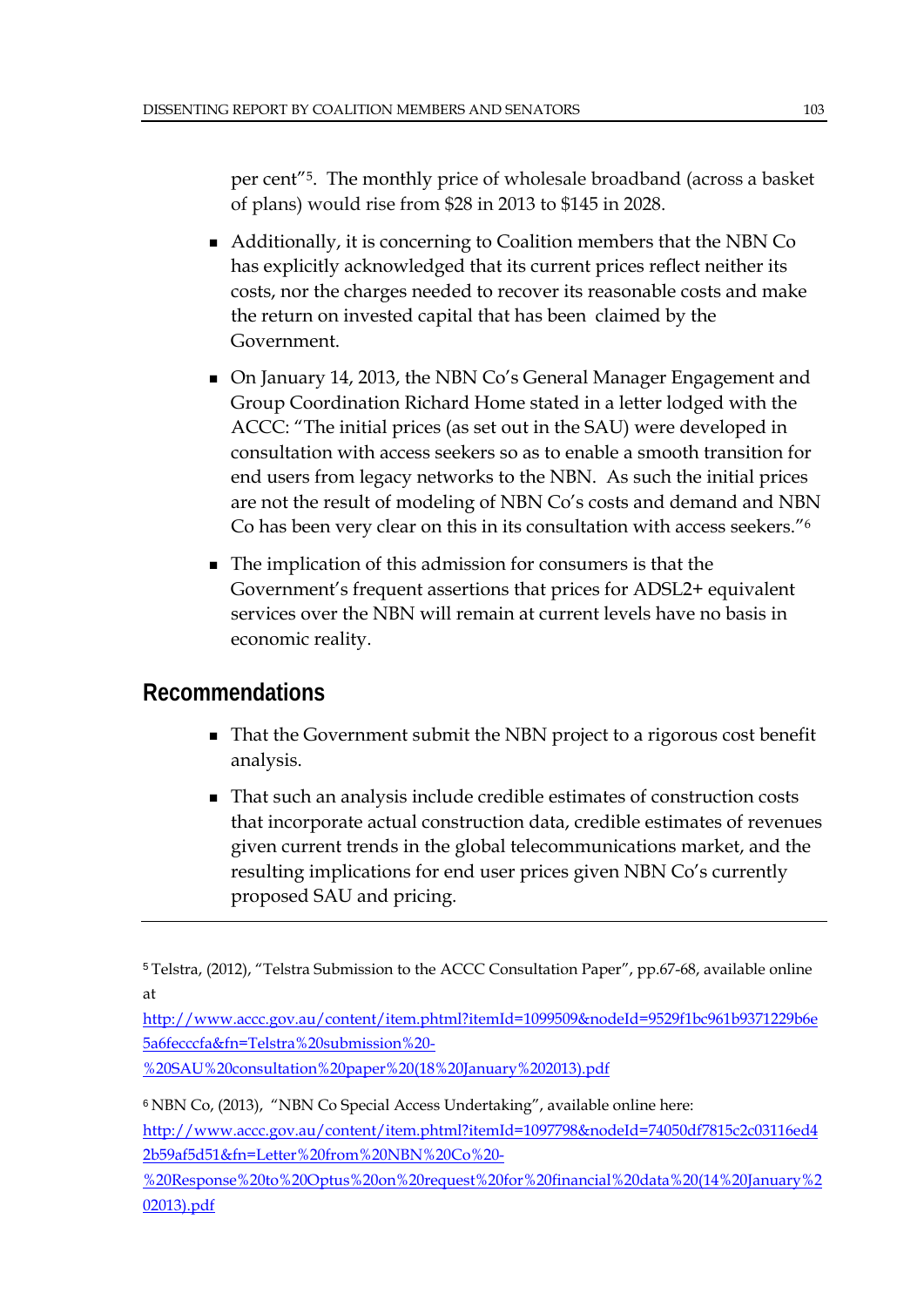■ That the Government investigate means of delivering super fast broadband that permit a more prudent level of investment, and hence less pressure from NBN Co for regulatory settings that enable aggressive uplift and recovery of costs through rapid increases in real revenue per user.

#### **3. Analysts Question Whether Corporate Plan Revenues Achievable**

- In August 2011 RBS analyst Ian Martin wrote in the *Telecommunications Journal of Australia7* that NBN Co's corporate plan appeared risky if taken at face value. Risks to the Corporate Plan included cost blowouts building the NBN; and the danger NBN Co may not meet its take-up targets (exacerbated by a very low forecast of 'wireless-only' households in 10 years time).
- Other analysts have raised concerns that the NBN will not be able to reverse the global telecommunications trend of the past decade which has seen nominal revenues flatline despite huge increases in speeds and data offered to customers.
- For instance, in August 2007 TPG offered an 18GB cap at \$49.99. In 2013 it offers a 500GB cap at \$49.99. Users have enjoyed more and more data for the same price.
- NBN Co, in contrast, expects to lift monthly wholesale revenue from \$24 in FY2012 to \$63 in FY2021.8 Adjusted for inflation, revenue per user more than doubles in nine years.
- UK analyst Robert Kenny recently wrote: "They [NBN Co] expect consumers to be willing to pay substantially more to get higher speeds, with a result that the typical user increases their spend by about 70% over the next decade. While it is intuitive that consumers might pay more for higher speeds, as we have seen historically they haven't had to. $^{\prime\prime}$ <sup>9</sup>

<sup>7</sup> Martin, I., (2011), "A Significant Gap in the NBN Corporate Plan", in the *Telecommunications Journal of Australia*, Vol 61, No 3.

<sup>8</sup> NBN Co, (2012), "Corporate Plan, 2012-15", p.69

<sup>9</sup> Kenny, R., (2012), "NBN Co's Bold Assumptions on Australians' Willingness to Pay", available online at: http://commsthought.blogspot.co.uk/2012/11/nbn-cos-bold-assumptions-on-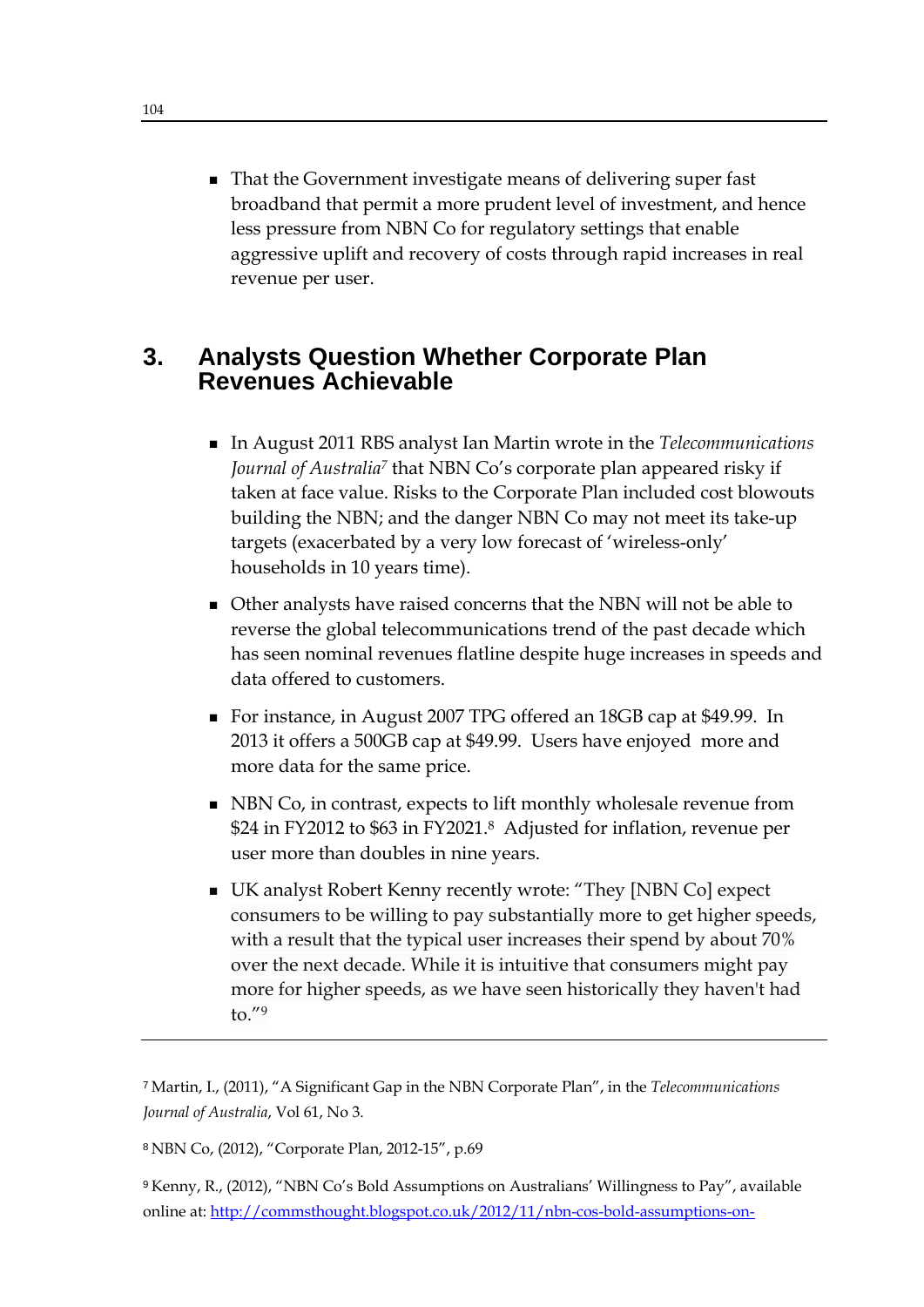

- There are also questions about NBN Co's projected revenues vis a vis the likely future size of the entire Australian fixed line broadband and telephony market.
- Deutsche Bank analyst Vikas Gour<sup>10</sup> in October 2012 released research implicitly suggesting NBN Co's actual revenues could be below estimates. He forecast four retail service providers (Telstra, Optus, TPG and iiNet) with 96 per cent of the market in FY2024 would pay \$3.8 billion to NBN Co in access fees that year.<sup>11</sup>
- Yet the NBN Co 2012-2015 Corporate Plan projects revenues of \$6.2 billion in FY2021 and \$9.8 billion in FY2028.12 This equates to \$7.9 billion in FY2024 if growth is assumed to be linear between NBN Co's two explicit estimates.
- Bluntly, NBN Co's internal estimate of the 2024 fixed line market, which relies on revenue per user increasing 9 per cent above the inflation rate each year over a period of more than a decade , is twice as large as that of a respected securities analyst whose work is subject to close financial market scrutiny.

australians.html

 $\overline{a}$ 

<sup>11</sup> Ibid. p.15

12 NBN Co, (2012), "Corporate Plan, 2012-15", p.72

<sup>&</sup>lt;sup>10</sup> Deutsche, (2012), "Telecommunications: Leaders and Laggards in an NBN Environment", October 12.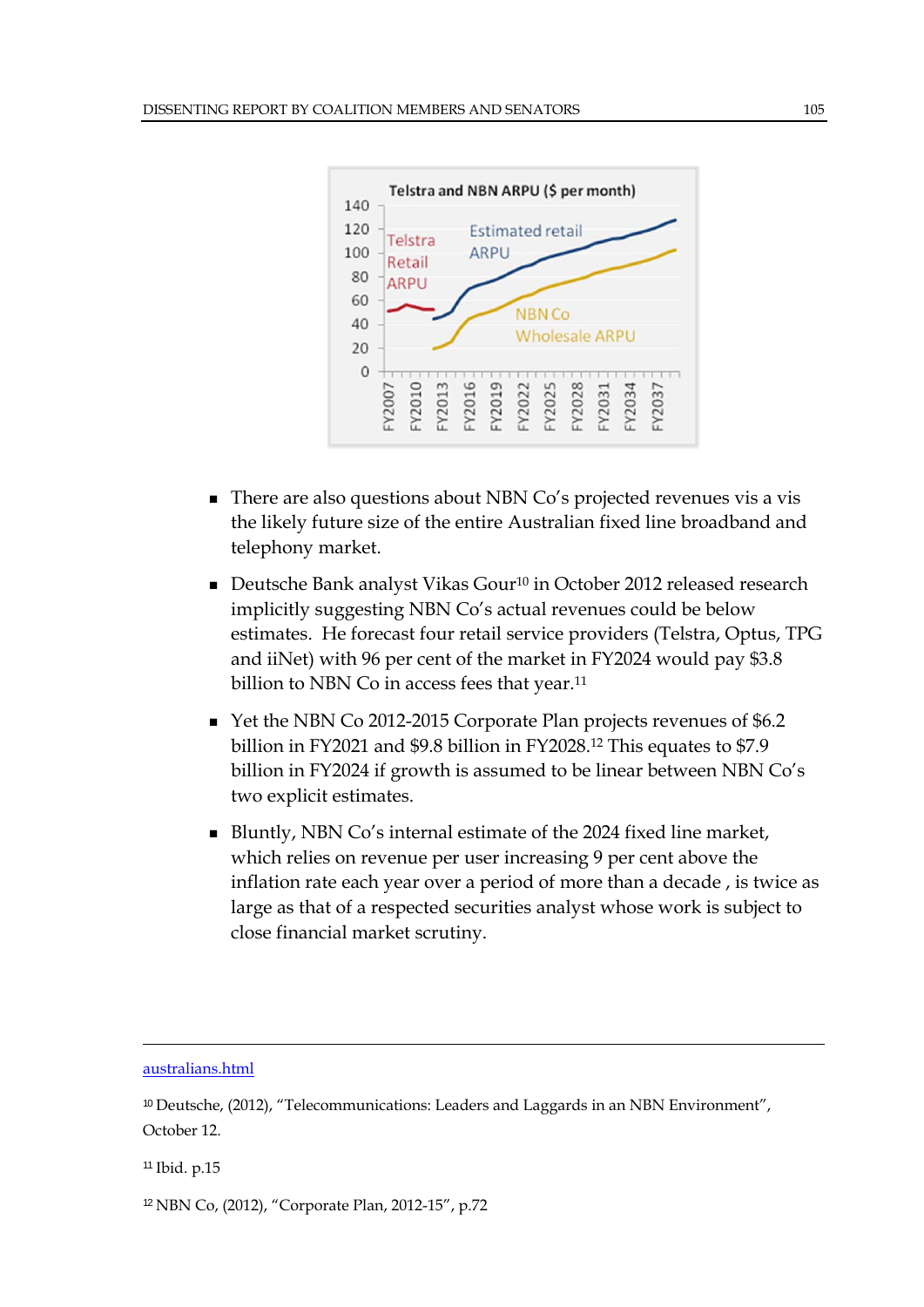- $\blacksquare$  A JP Morgan report on Telstra<sup>13</sup> projects in FY 2020 it will pay NBN Co \$1.7 billion for access and have a retail market share of 39 per cent. That implies access revenue for the whole market of \$4.4 billion. It compares to NBN Co's FY2020 revenue estimate of \$5.2 billion.
- The uncertain economic viability of the NBN is a large potential liability for future Governments. NBN Co Chairman Harrison Young has stated there is no legal requirement to provide taxpayers with a particular return on investment : "Our Shareholder hasn't given us a return hurdle. They've given us a task and asked us to keep them posted."<sup>14</sup>

#### **Recommendations**

That the NBN's modelling, analysis and detailed financial projections of its capital and operating costs, and of future end user prices and demand, be made public.

# **4. Rollout Delays - Problems With Contractor Syntheo**

- In 83 FSAMs where construction of the fibre network began between June 2011 and March 2012, there have been extensive delays.
- The 'Monthly Ready for Service' rollout plans published on the NBN website showed that as of June, the estimated construction timeframe to completion was 14.8 months on those 83 FSAMs.
- By December, the average construction timeframe was 16.5 months with the vast majority FSAMs still to be activated.

<sup>13</sup> JP Morgan, (2012), "Telstra Corporation," December 13.

<sup>&</sup>lt;sup>14</sup> Young, H., (2011), "The Governance of the NBN", available online at: http://www.nbnco.com.au/news-and-events/news/the-governance-of-nbn-co.html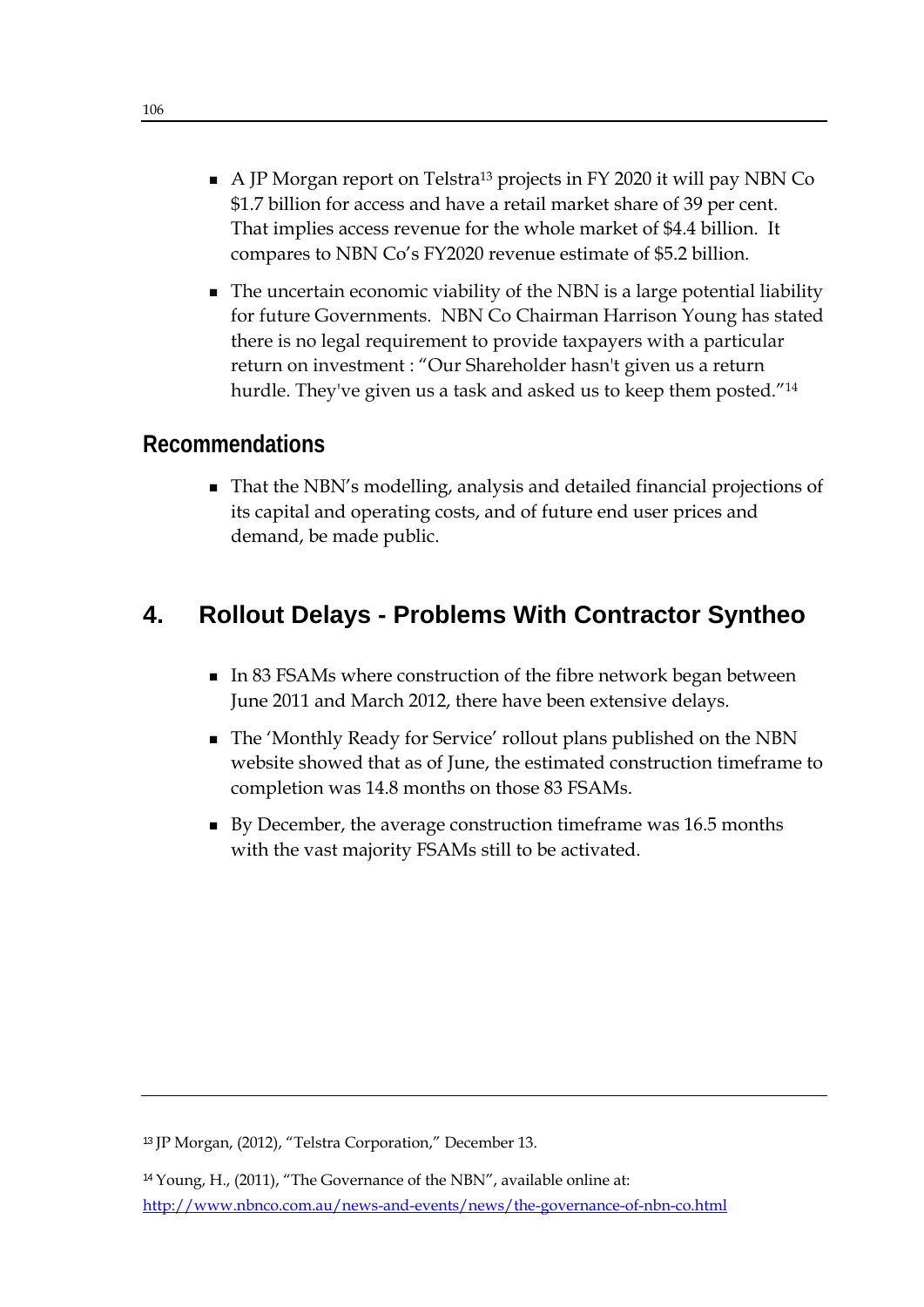

■ At a recent estimates hearing, NBN Co CEO Mike Quigley also said that forecasts for June 30 have had to be revised down:

 "You will also notice, if you look carefully there, that we have slightly lowered the number of premises forecast to be passed by the end of June 2013. In October we were forecasting just under 300,000 premises passed; we are now forecasting almost exactly the target of 286,000. The reason for the change is that one of our construction partners has significantly reduced its forecast since we presented back in the October time frame."15

- Mr Quigley said that these revisions were due to the contractor for the Western Australia, South Australia and Northern Territory rollout, Syntheo. On 25 FSAMs that Syntheo began construction on between June 2011 and March 2012, not a single one is ready for service.
- Mr Quigley also said NBN Co has already paid its contractor Syntheo pre-payments, as is usual for large construction contracts, and has a

<sup>&</sup>lt;sup>15</sup> Environment and Communications Legislation Committee, (2013), "Estimates", February 12, p.100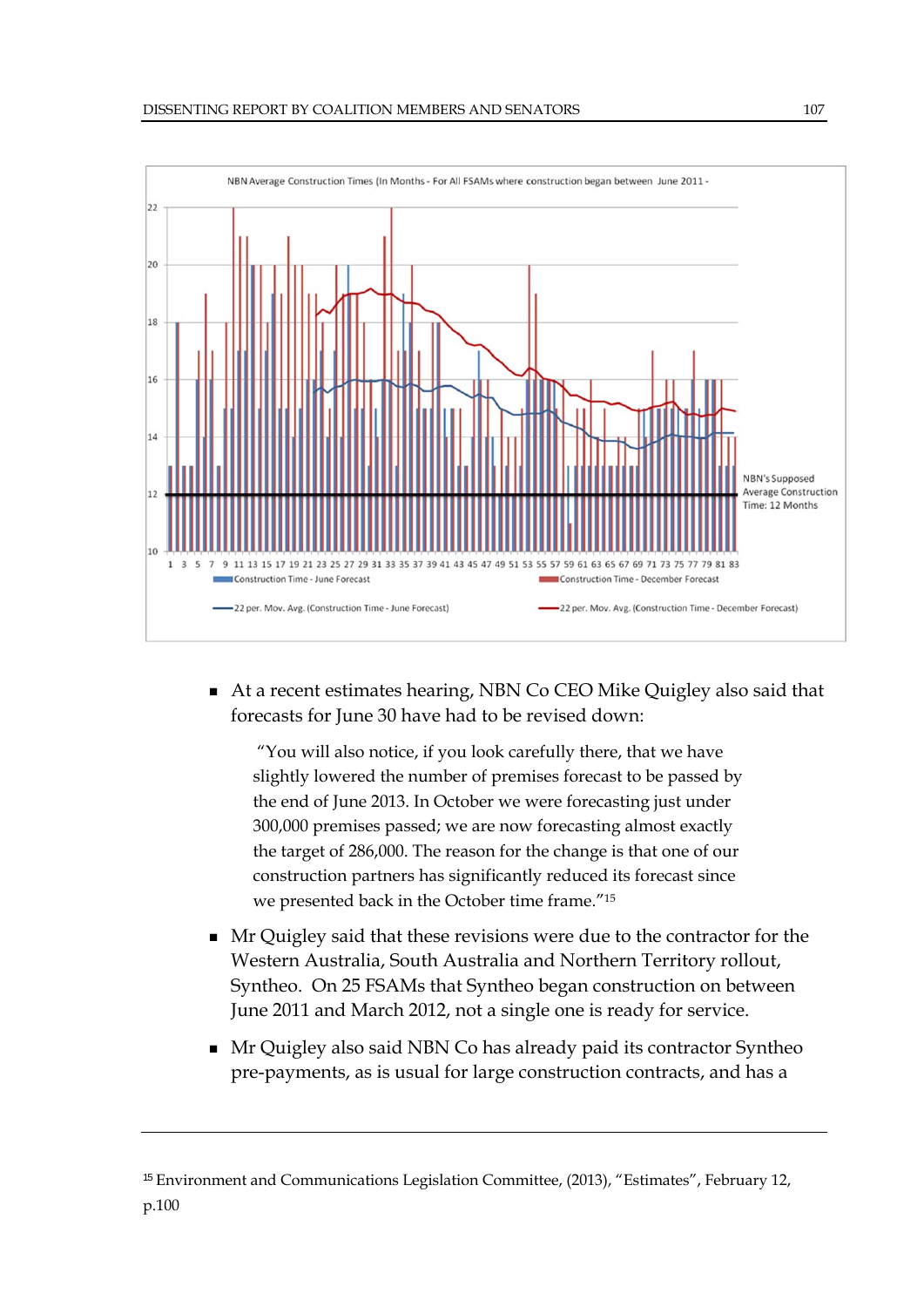range of contractual protections against non-delivery but refused to elaborate on them:

 "**Senator BIRMINGHAM:** What contingencies does NBN Co. have in place where contractors fail to meet their targets?

**Mr Quigley:** We have a range of the usual commercial conditions you would expect in such contracts if a contractor is in default.

**Senator HEFFERNAN: Such as?** 

**Mr Quigley:** We apply, obviously, penalties. We are not going into details of the contracts.

**Senator Conroy:** This is a hypothetical question. The company are not in default.

**Mr Quigley:** No, they are not in default.

Senator HEFFERNAN: Do they get paid in arrears or-

**CHAIR:** Order, Senator Heffernan! You do not have the call.

**Senator HEFFERNAN:** I think it is a fair question to ask.

**Senator Conroy:** You are asking commercial-in-confidence questions.

**Senator BIRMINGHAM:** What is the nature of payments made to Syntheo? Are there up-front payments made?

**Mr Quigley:** Yes, there are up-front payments made for mobilisation for all of our construction contractors.

**Senator BIRMINGHAM:** Can you talk us through the different types of payments that are made?

**Mr Quigley:** The payments are phased relative to the different phases of the project. There is a design phase, then there is a build phase, and there are various phases in the build. The payments are obviously paid at the different phases, as they are completed.

**Senator BIRMINGHAM:** What payments have been made to Syntheo to date in relation to these 25 FSAMs?

**Mr Quigley:** I do not have that number with me. There have obviously been some payments made for the designs of each of those FSAMs and some mobilisation payments. I could not give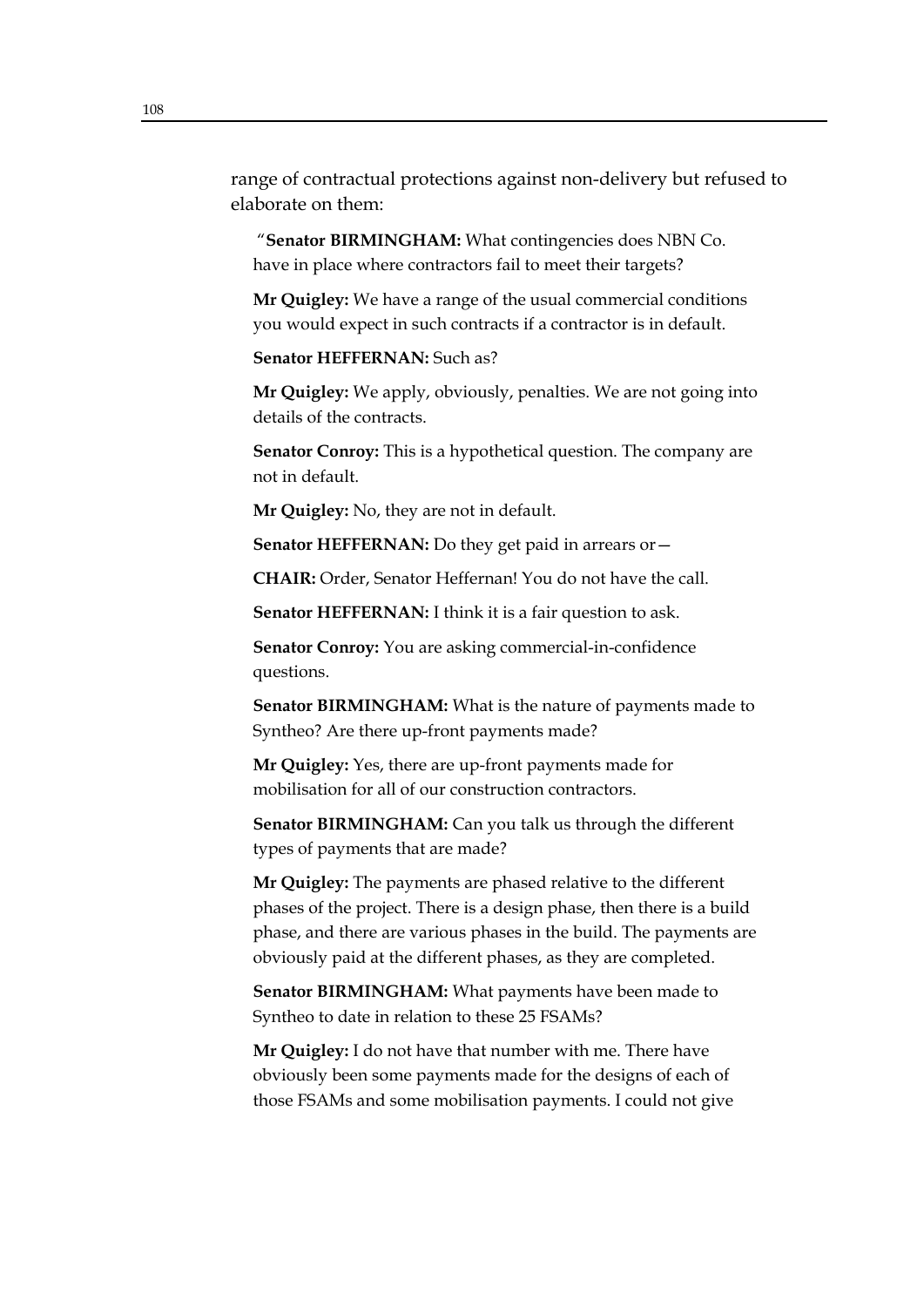you the number off the top of my head. I would have to take that one on notice."16

#### **Recommendations**

■ The NBN Co and Government should urgently explore ways of speeding up deployment of super fast broadband.

# **5. NBN Struggling to Connect to Multi Dwelling Units**

- In May 2011, the NBN Co put out a request for proposals for MDU cablers. The RFP stated the NBN was looking for companies to carry out "installing fibre cabling and equipment within common areas of existing MDUs using pre-supplied detailed designs and bills of material"17.
- As of October 2012, the NBN had still not signed contracts to connect MDUs. At a public hearing into the NBN, the NBN Co's Chief Operating Officer Ralph Steffens said:

 **"Mr Steffens:** We are in trials with a number of contractors. We are about to award the contracts for the MDUs.

**Mr TURNBULL:** Yes. Can you tell us who those contractors are?

**Mr Steffens:** No, because we have not concluded it. The number of MDUs passed I would need to take on notice."18

- **Mr Steffens also said that the NBN Co has a particular problem with** mapping information when it comes to MDUs: "It varies dramatically, not only between the geography but also between the types of premises. Multi dwelling units are typically a lot more inaccurate than single-dwelling units. It is a significant percentage, but there is a huge variety between the geographies."19
- The NBN noted in its 2012 corporate plan that the difficulty in connecting MDUs has led to increased capital costs: "NBN Co's

<sup>&</sup>lt;sup>16</sup> Environment and Communications Legislation Committee, (2013), "Estimates", February 12, p.109

<sup>&</sup>lt;sup>17</sup> http://www.nbnco.com.au/working-for-us/tenders/a092-rfp-mdu-cabling-contractors.html

<sup>&</sup>lt;sup>18</sup> Joint Committee on the NBN, (2012), "Public Hearing", October 30, 2012, p.18

<sup>19</sup> Joint Committee on the NBN, (2012), "Public Hearing", October 30, 2012, p.4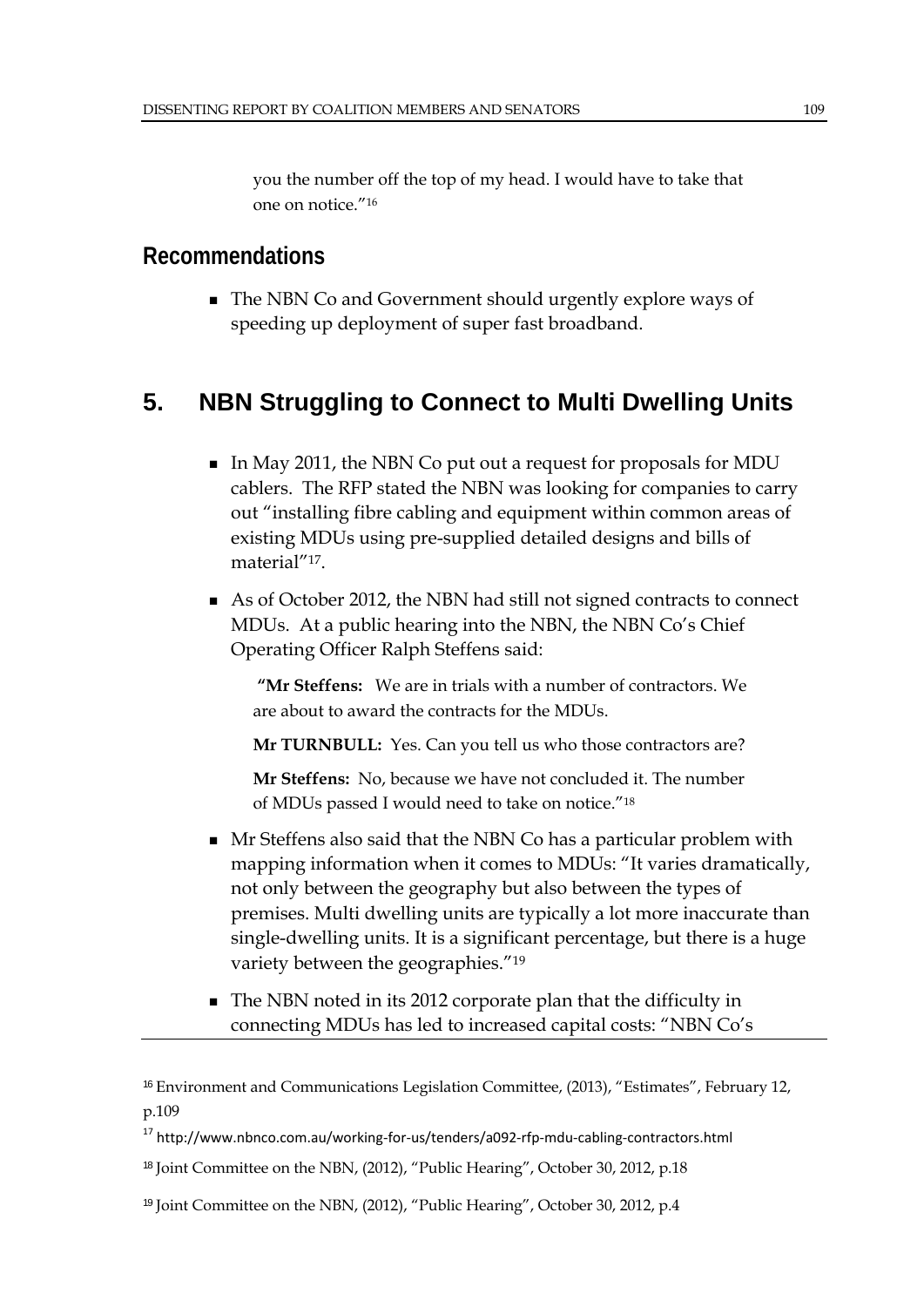experience in initial deployment sites has highlighted the challenges for connecting premises in MDUs and additional costs have therefore been embedded in the 2012-15 Corporate Plan."20

■ The NBN stated in an answer to questions on notice that only a very small percentage of MDUs passed have been connected:

 "As at 7 December 2012, more than one-third (35 per cent) of Brownfields residential MDUs passed by the NBN either had an active service or were able to order an active service. The definition of MDUs (refer page 93 of the NBN Co Corporate Plan 2012-15) ranges from duplex type premises to 200 plus unit apartment blocks. NBN is currently trialling different connection methods in MDUs nationally in First Release Sites. The learnings from these trials to date have led to some revisions in the scope of work to connect these premises in a more efficient and cost effective manner. Many require a bespoke solution different to single-dwelling units (SDUs) and this has resulted in some delays is servicing these premises. NBN Co is working with the industry to provide regular information to MDU owner's corporations and residents ahead of connections. NBN Co is currently in negotiations with a number of specialist contractors to supply project management, design and installation of fibre into these premises. Field work commencement is imminent."21

- The NBN also stated: "As at 7 December 2012, there were 137 active connections in brownfields residential MDUs".22
- Two weeks later, the NBN Co issued a press release which claimed the network had connected an additional 100 MDUs in just two weeks: "So far NBN Co has rolled out the network to 237 residential MDUs across Australia, with work underway on a further 131."23
- On December 21, 2012, the NBN Co signed a contract with construction firm Downer EDI and Universal Communications Group Limited to service MDUs. The contracts were worth \$87 million in total and will

http://www.nbnco.com.au/news‐and‐events/news/nbn‐co‐signs‐contracts‐to‐connect‐flats‐and‐units.html

<sup>20</sup> NBN Co, (2012), "Corporate Plan, 2012-15", p.14

<sup>21</sup> NBN Co, (2013), "Answers to Questions on Notice, Public Hearing 30 October 2012", Question 78

<sup>&</sup>lt;sup>22</sup> NBN Co, (2013), "Answers to Questions on Notice, Public Hearing 30 October 2012", Question79

<sup>&</sup>lt;sup>23</sup> NBN Co, (2012), "NBN Co signs contracts to connect flats and units to the NBN", available online at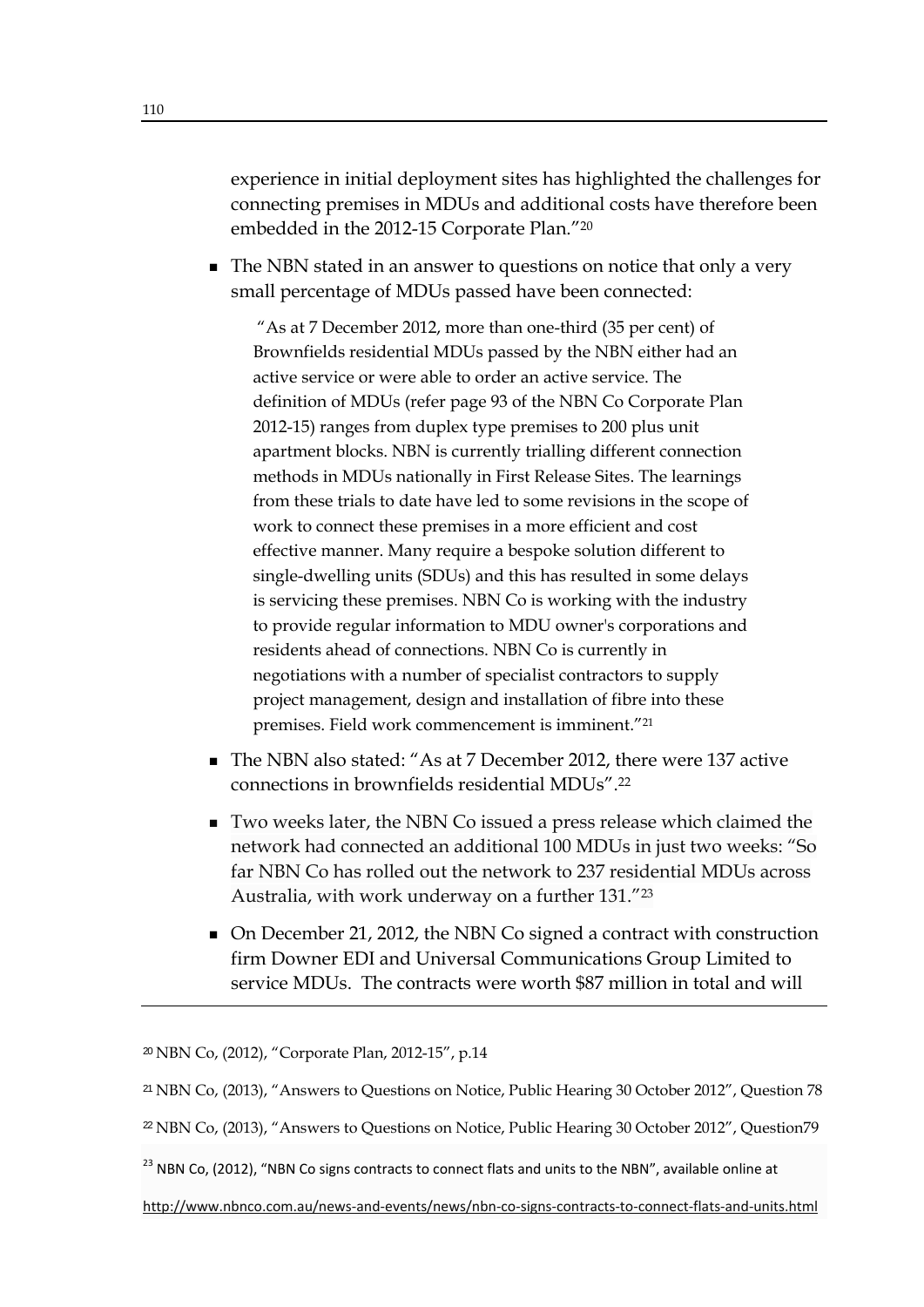cover 17,600 blocks of apartments across four states and territories over the next two years.24

- The NBN has also created a national register for Multi Dwelling Unit strata managers to coordinate connections to the network<sup>25</sup>.
- However, it is of concern that the NBN has still not signed contracts to connect MDUs in Western Australia, South Australia and the Northern Territory.
- It is also unclear whether the  $17,600$  blocks of apartments will cover the entire network build over the next two years. The NBN Co has forecast that it will pass 1.1m premises by the end of June 2014 in the fibre brownfields footprint and will pass 178,000 premises in the fibre greenfields footprint.
- The NBN implementation study found that MDUs account for 34 per cent of premises in Australia26. There are 431,000 buildings with 2-5 premises, accounting for a total of 1.135m premises. There are 119,000 buildings with 5-25 premises, accounting for a total of 1.268m premises. And there are 20,000 buildings with 25 or more premises, accounting for a total of 1.211m premises.
- NBN Co's current contracts cover only 3 per cent of Multi Dwelling Unit buildings in Australia.

#### **Recommendations**

- The NBN is to publish a register of all MDUs already 'passed' by the network, but which are unable to connect to the network, to allow residents and body corporates to see when services will become available.
- If an MDU building cannot connect to the network, those figures should be excluded from the figures reported as 'premises passed'.

<sup>24</sup> NBN Co, (2012), "NBN Co signs contracts to connect flats and units to the NBN**",** available online at http://www.nbnco.com.au/news-and-events/news/nbn-co-signs-contracts-to-connect-flatsand-units.html

<sup>25</sup> NBN Co, (2013), "Helping to Connect Apartments to the NBN", available online at: http://www.nbnco.com.au/blog/connecting-apartments-mdus-nbn.html

26 McKinsey, (2009), "NBN Implementation Study", p.79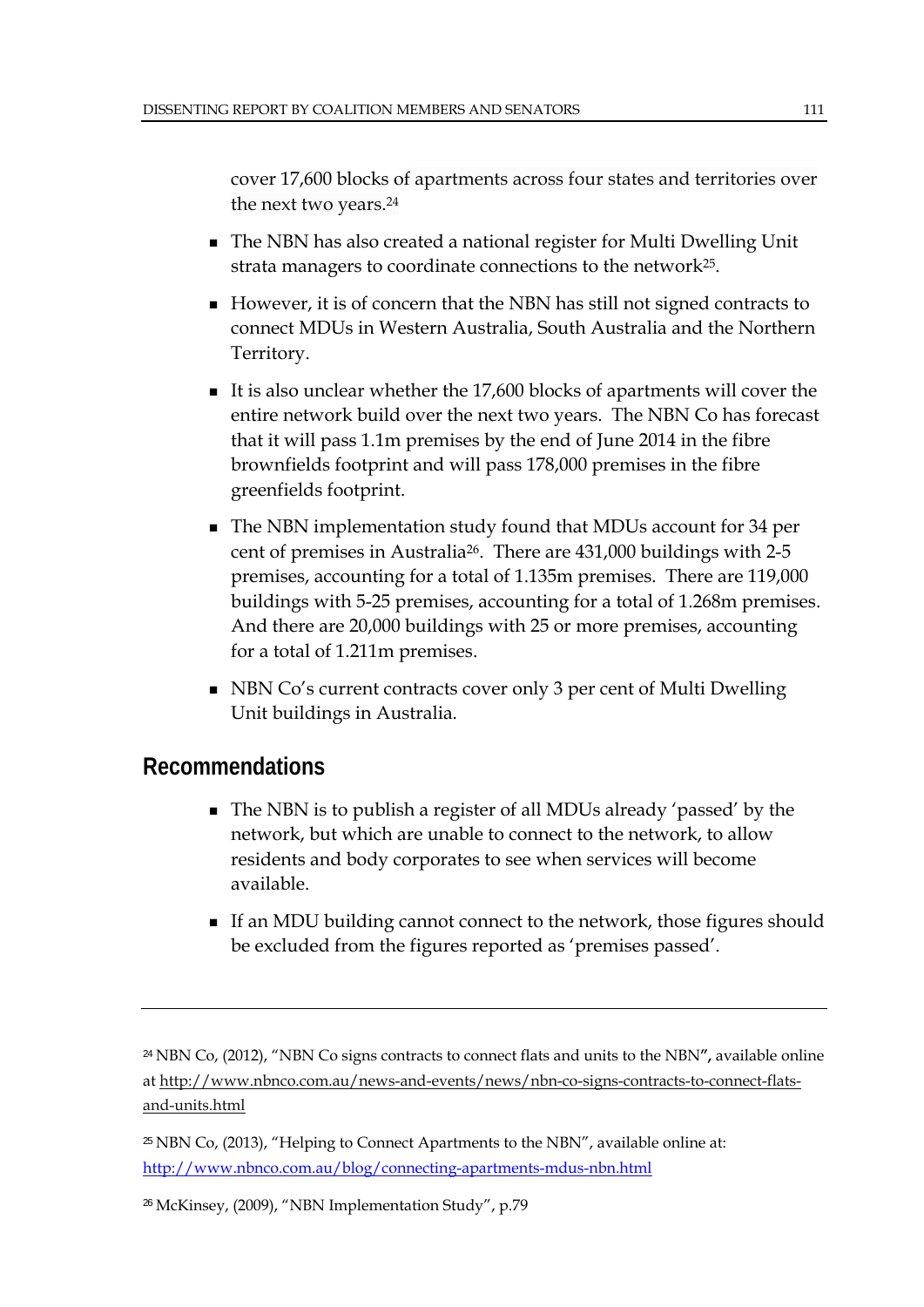- The NBN should immediately investigate international experience of connecting MDUs using existing internal wiring, including Fibre to the Basement.
- The Shareholder Minister's Statement of Expectations to the NBN Co should be amended so that the NBN Co is no longer expected to terminate the fibre at each individual premises. The NBN Co should be given scope to terminate the fibre at an appropriate distance from the end user's premises, as would still allow the delivery of very fast broadband.

### **6. NBN and DBCDE Spending Excessively on Advertising Without Measuring Effectiveness**

- In May 2012 estimates, the NBN claimed its overall marketing spend for 2011-12 would be \$8.12 million.27
- Yet in its annual report, the NBN listed 'Communication and marketing campaigns' as having cost \$11.226 million in 2011-1228. This represents a 38 per cent blowout in what was reported to Estimates in May.
- Recent media reports revealed various Government departments have spent \$29 million on NBN-related advertising since 2010 and that the Department is planning a further \$20 million spend in 2012-1329.
- The NBN has stated that its media expenditure is forecast to be approximately \$11.9 million for 2012-1330.
- Given that the NBN is forecasting 78,500 net subscriber gains in 2012- 13, this level of expenditure appears excessive. For each new customer, the NBN Co will spend more than \$150 on advertising and the DBCDE will spend more than \$250 on advertising.

<sup>27</sup> Estimates, May 24, pp.178-179

<sup>30</sup> NBN Co, (2013), "Answers to Questions on Notice, Public Hearing 30 October 2012", Question370

<sup>28</sup> NBN Co Annual Report, 2011‐12, p.79 

<sup>&</sup>lt;sup>29</sup> Battersby, L., (2012), "Critics Attack Plan to Spend More on NBN Advertising", available online here.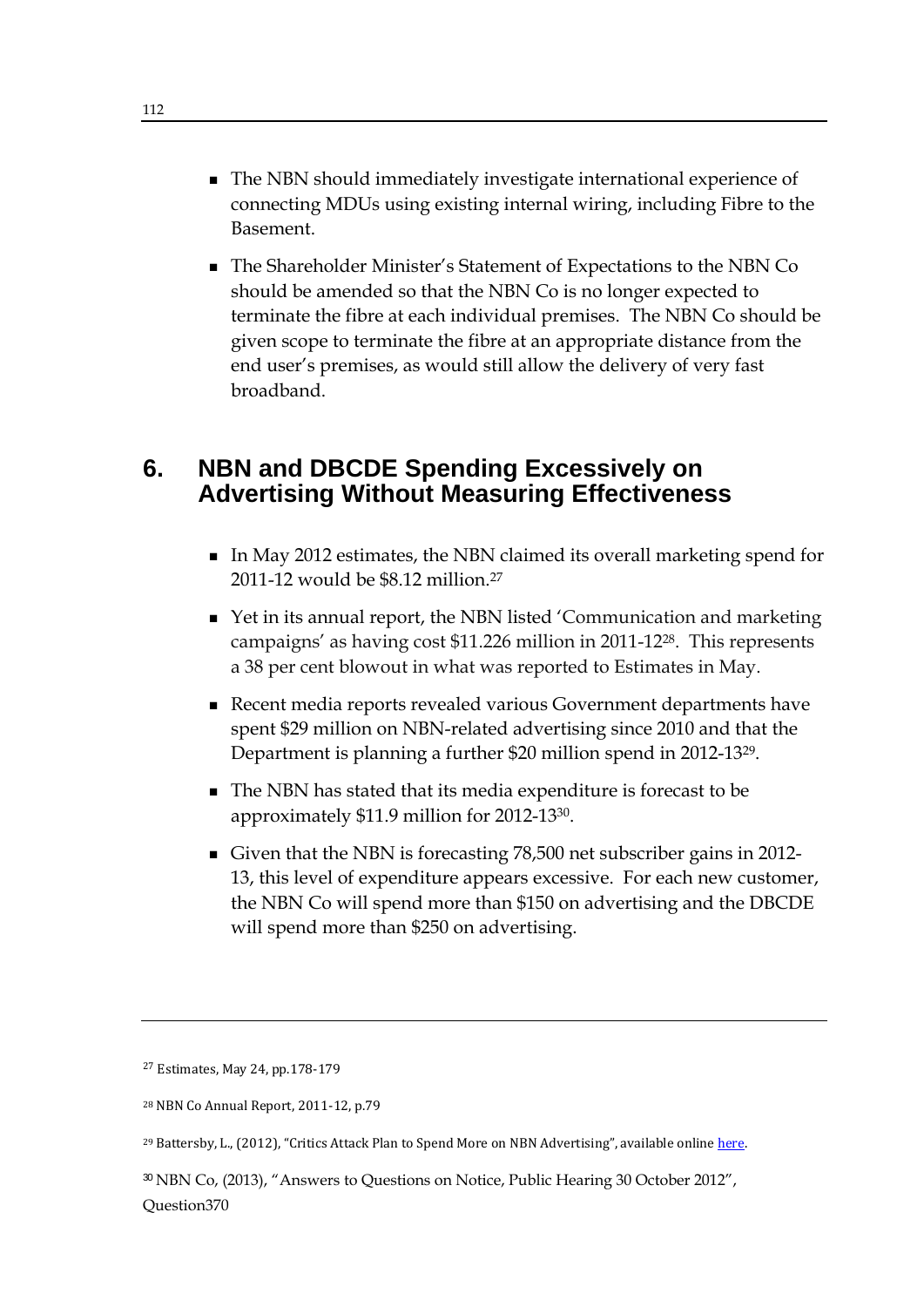- It is also important to note that the NBN is not selling services direct to consumers. So the NBN's advertising is on top of the money spent by RSPs who ultimately form the relationship with individual customers.
- In addition, the NBN Co employees  $52$  staff in its media/communications division<sup>31</sup>. As at June 30, the NBN Co's entire staff headcount was 1,67432, so the proportion of media and communications staff is very high.
- By comparison, ACMA employs 15 media and communications staff members, the DBCDE employs 23 media and communications staff and the Department of Education, Employment and Workplace Relations employs 51 media and communications staff<sup>33</sup>.
- It is also alarming that Senator Stephen Conroy continues to misrepresent the NBN Committee's unanimous support for the advertising campaign. In October Estimates Senator Conroy said: "The additional opex is also in part due to increased resources at NBN Co. for public information campaigns—something you personally supported in the joint parliamentary committee, as did Mr Turnbull. Let us not forget that that was your recommendation, and NBN Co. has done just that."34
- In fact, nothing could be further from the truth. In the Third Progress Report on the NBN issued by the Joint Committee, Coalition members issued a dissenting report which included a recommendation stating: "The Government and NBN Co conduct a review of its advertising spending for effectiveness and measure this against uptake and other relevant metrics. Expenditure should be reduced unless it can be demonstrated as providing value for money. The NBN Co should refrain from advertising Stage One of the fibre rollout in suburbs and

<sup>31</sup> NBN Co, (2013), "Answers to Questions on Notice, Public Hearing 30 October 2012", Question389

<sup>32</sup> NBN Co, (2012), "Annual Report", p.24

<sup>33</sup> Berkovic, N., (2012), "PM's \$150m Spin Doctor Brigade", in *The Australian*, available online at: http://www.theaustralian.com.au/media/pms-150m-spin-doctor-brigade/story-e6frg996- 1226448739077

<sup>&</sup>lt;sup>34</sup> Estimates, October 16, p.127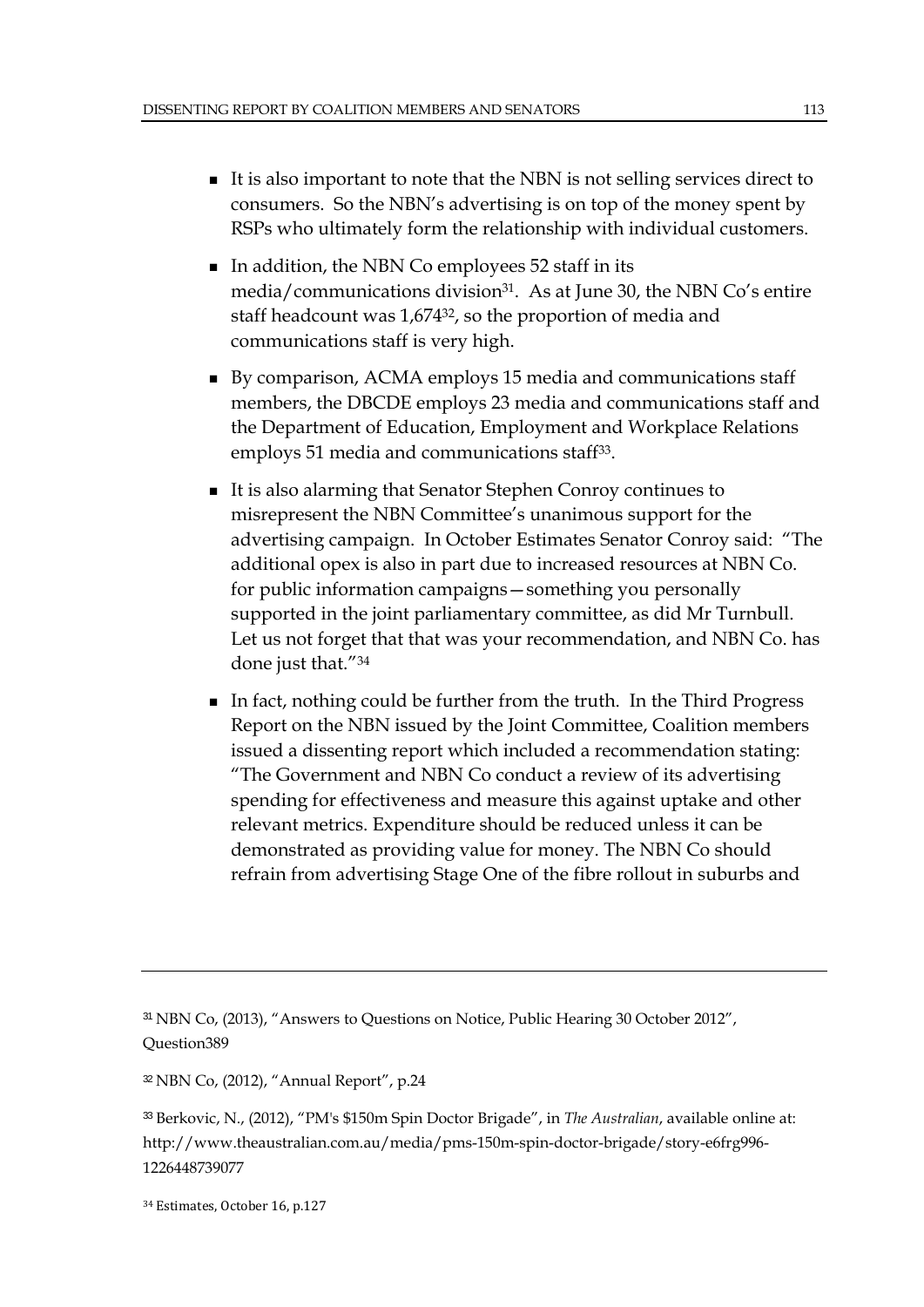regional areas which have not been included in the Stage One schedule"35.

 Announcing an additional \$15 million spend by the Government in 2012-13, the *Age* reported Joint Committee chairman Rob Oakeshott said the committee did not recommend more advertising and the upcoming campaign would have to be a ''much better standard of advertising than we have seen to date'' to justify the \$14.7 million price tag. He said the last NBN campaign was "bland, blancmange and shameless … that in the eyes of many was a waste of money"36.

## **Coalition Criticism of NBN Advertising Campaigns**

- Promotional material was published in regions not included in stage one of the rollout, creating confusion over when the NBN will be available37.
- Much of the material created a false impression that many services and applications that are of public benefit can only be delivered on a fibreto-the-premise network38.
- There was insufficient focus on pressing public interest issues, such as the decommissioning of the copper network and the lack of RSPs offering services over the NBN's Uni-V ports.

#### **Recommendations**

- The NBN Co and the DBCDE need to measure the effectiveness of their overall advertising and marketing spending, to justify any ongoing increases.
- Both the NBN Co and the DBCDE should conduct research into public perceptions and understanding of key policy issues such as:
	- $\Rightarrow$  The looming decommissioning of the copper network in areas where FSAMs are active.

<sup>35</sup> Dissenting Report by Coalition Members and Senators, available online here, p.137.

<sup>36</sup> Battersby, L., (2012), "Critics Attack Plan to Spend More on NBN Advertising", available online here

<sup>37</sup> See Dissenting Report by Coalition Members and Senators, available online here, p.137.

<sup>38</sup> For instance, the 'Connecting Australia' newspaper published by the DBCDE. See Turnbull, M., (2012), "The NBN Supports Newspapers. As for the Public Interest..." available online here.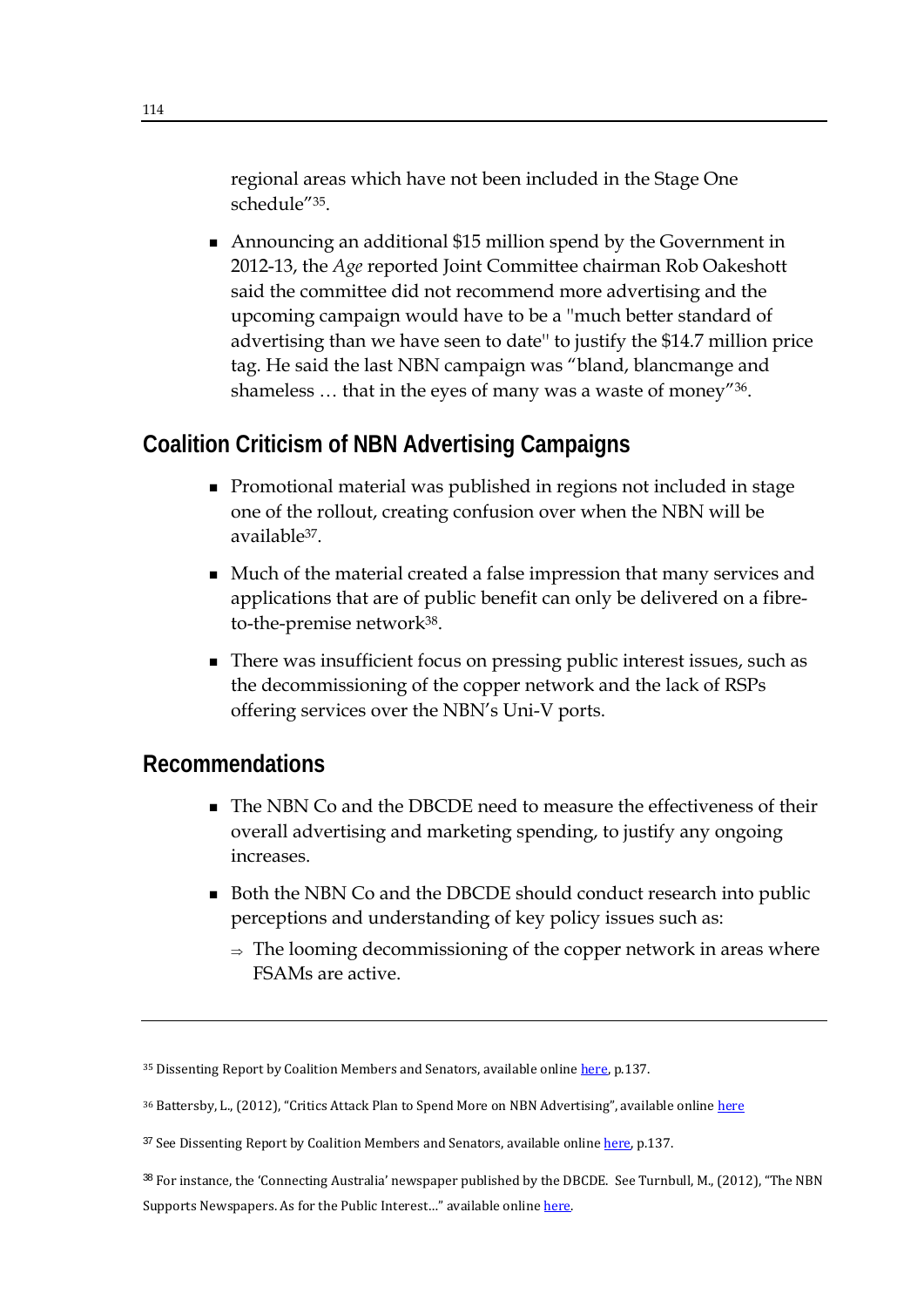- $\Rightarrow$  Retail offerings for essential services, such as analogue medical device connections.
- $\Rightarrow$  A home owners' responsibility in terms of replacing battery backups.
- If the research shows deficient community awareness of key public interest topics, the current spending on marketing and promotion of the NBN need to be redirected to address them.

# **7. NBN Looking to Sign Longer Contract Periods**

- It was reported last October that the NBN is investigating extending the contract period for future contracts to fixed four year terms<sup>39</sup>.
- In recent estimates the NBN refused to comment on current contract negotiations:

**"Mr Quigley:** We are in the process of having discussions with all of our contractors. I cannot give you a date when they will be concluded or contracts signed. Obviously with all of our contracts we look to renewing them as they fall due.

**Senator BIRMINGHAM:** The initial contracts were on the basis of two year plus one plus one year?

**Mr Quigley:** With the construction contractors, yes.

**Senator BIRMINGHAM:** Is NBN Co. looking at a variance to that for the renewables?

**Mr Quigley:** We may. Until we finish the discussions I cannot give you an answer on that.

**Senator BIRMINGHAM:** Are reports that you are offering fixed four-year terms for contractors correct?

**Mr Quigley:** I will not comment on what we may or may not be offering with particular contractors.

**Senator BIRMINGHAM:** Why is NBN Co. looking at changing its contract periods?

<sup>39</sup> Durie, J., (2012), "Quigley Locks in Fast Track Deals", in *The Australian*, October 11, available online at: http://www.theaustralian.com.au/business/opinion/quigley-locks-in-fast-trackdeals/story-e6frg9io-1226493193077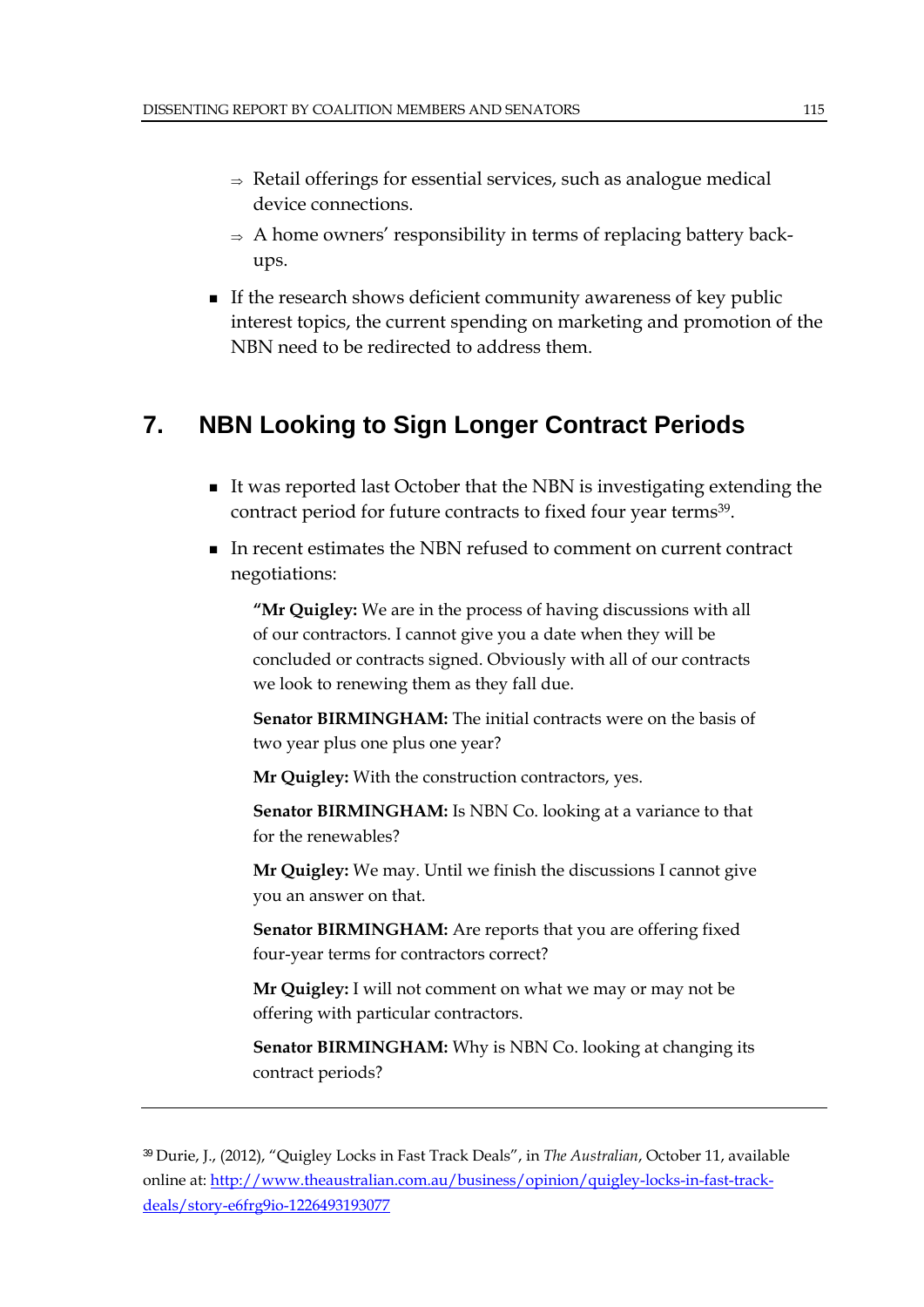**Mr Quigley:** We only look at changing contract periods if we believe there is an advantage to NBN Co. to do so—in other words, we can get the build done with greater certainty and at a lower rate.

**Senator BIRMINGHAM:** When does NBN Co. need to resolve those contracts by?

**Mr Quigley:** I suspect we will want to have some of them that are falling due in the middle of this year done before then. We need to renew them before then."40

# **Recommendations**

- The benefits of changing contract terms in the lead up to the September 14 election need to be clearly articulated by the NBN Co.
- The NBN Co and its board should be clearly mindful of a possibility of a change of Government and the need to alter contracts down the contract. The NBN Co and its board should ensure suitable flexibility is written into the terms of future contracts. If this is not possible, then the likely costs of changing and lengthening contract terms need to be weighed against perceived benefits.

## **8. Lack of Transparency and Accountability in Reporting to the Committee**

## **Take-up Rates**

- Take-up rates have a direct bearing on the rate of return for the NBN project, even when taking into account the fact that NBN Co will eventually be the national monopoly wholesale provider of fixed line broadband and voice services. Therefore, accurate and regular reporting of take-up rates is necessary for the Committee to understand the true state of the NBN rollout.
- To date, reporting of take-up rates by NBN Co has been unsatisfactory. NBN Co provided the following response to the Committee, after being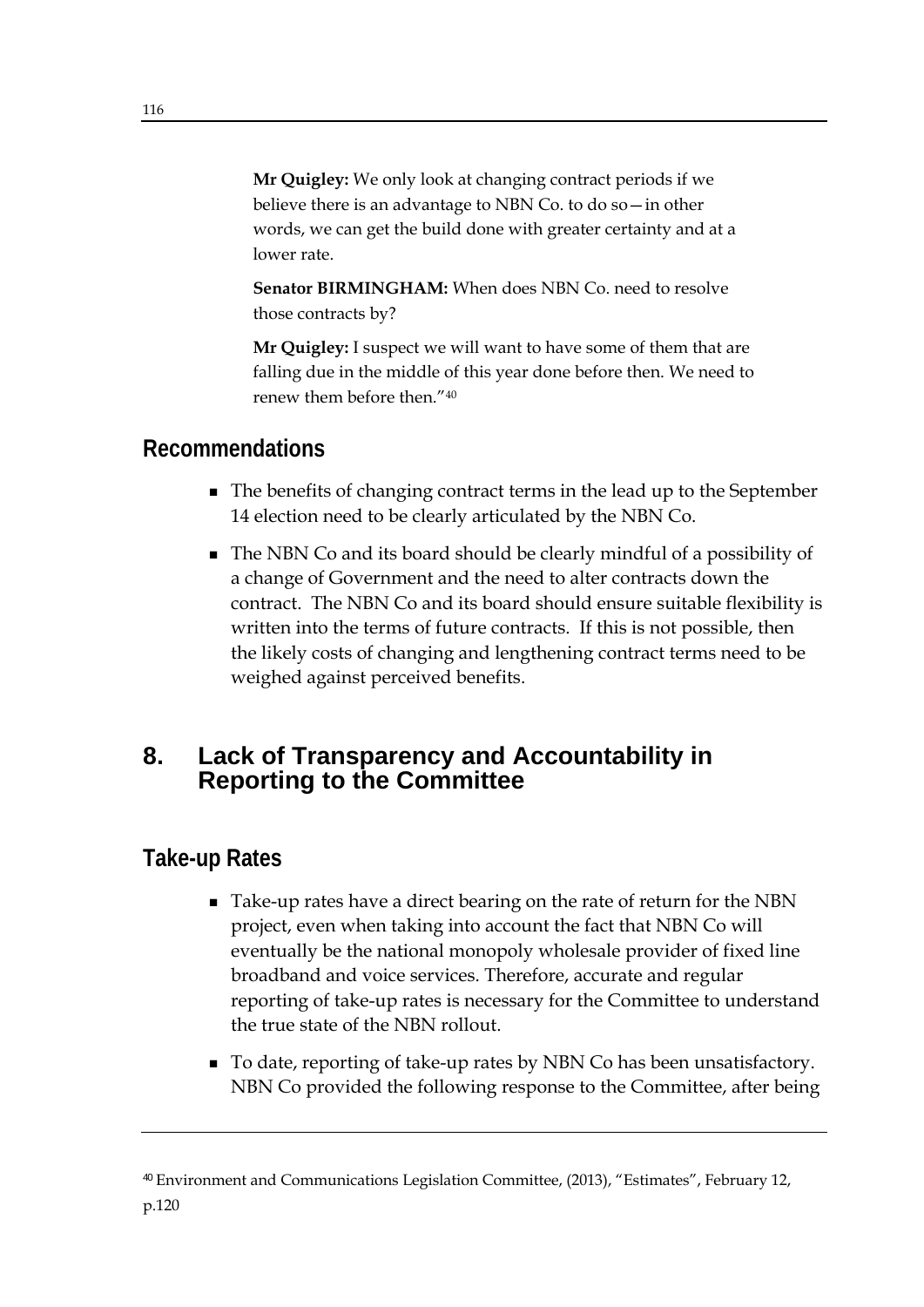asked in September 2012 to provide daily activation rates for the NBN fibre network:

"NBN Co has not done this calculation as it is not meaningful at this stage of the roll-out based on a number of factors impacting the calculation including the time taken to finalise the Definitive Agreements. With the Definitive Agreements now unconditional and NBN Co able to ramp up the rollout of the NBN fibre network, NBN Go's 2012-15 Corporate Plan is forecasting a daily run rate for FY2013 of up to 201 (pg 37 refers) for fibre premises connected.41

NBN Co bills RSPs for each customer they connect to the NBN network, so it is extremely unlikely that NBN Co cannot provide accurate and timely figures for the number of customers connected to the network in a given period of time. Indeed, if it cannot provide such figures, the Committee is entitled to ask how the company is accurately billing RSPs.

## **Combining ISS and Wireless in Premises Passed/Covered Figures**

■ NBN Co has at times included premises passed by the NBN Interim Satellite Service (ISS) with premises passed by the wireless network when reporting to the Committee.<sup>42</sup> Combining premises passed figures for the ISS and wireless networks does not allow the Committee to develop a clear picture of how the network rollout is progressing.

## **Inaccurate and Delayed Answers to Questions**

- NBN Co has, on many occasions, failed to either answer questions accurately or to provide answers within the requested timeframe, or both. This failure to provide timely and accurate answers to questions severely hampers the Committee's ability to properly report to Parliament on the progress of the NBN project, as required by the Committee's Resolution of Appointment.
- By way of example, Mr Hartsuyker placed questions 19 and 20 on notice following the public hearing on 16 April 2012. The questions related to additional costs incurred by NBN Co to prepare the Bonnyrigg greenfields development in western Sydney for fibre

<sup>41</sup> JCNBN Answers to Questions in Writing (17 September 2012), Question 7

<sup>42</sup> JCNBN Answers to Questions in Writing (17 September 2012), Questions 1-5